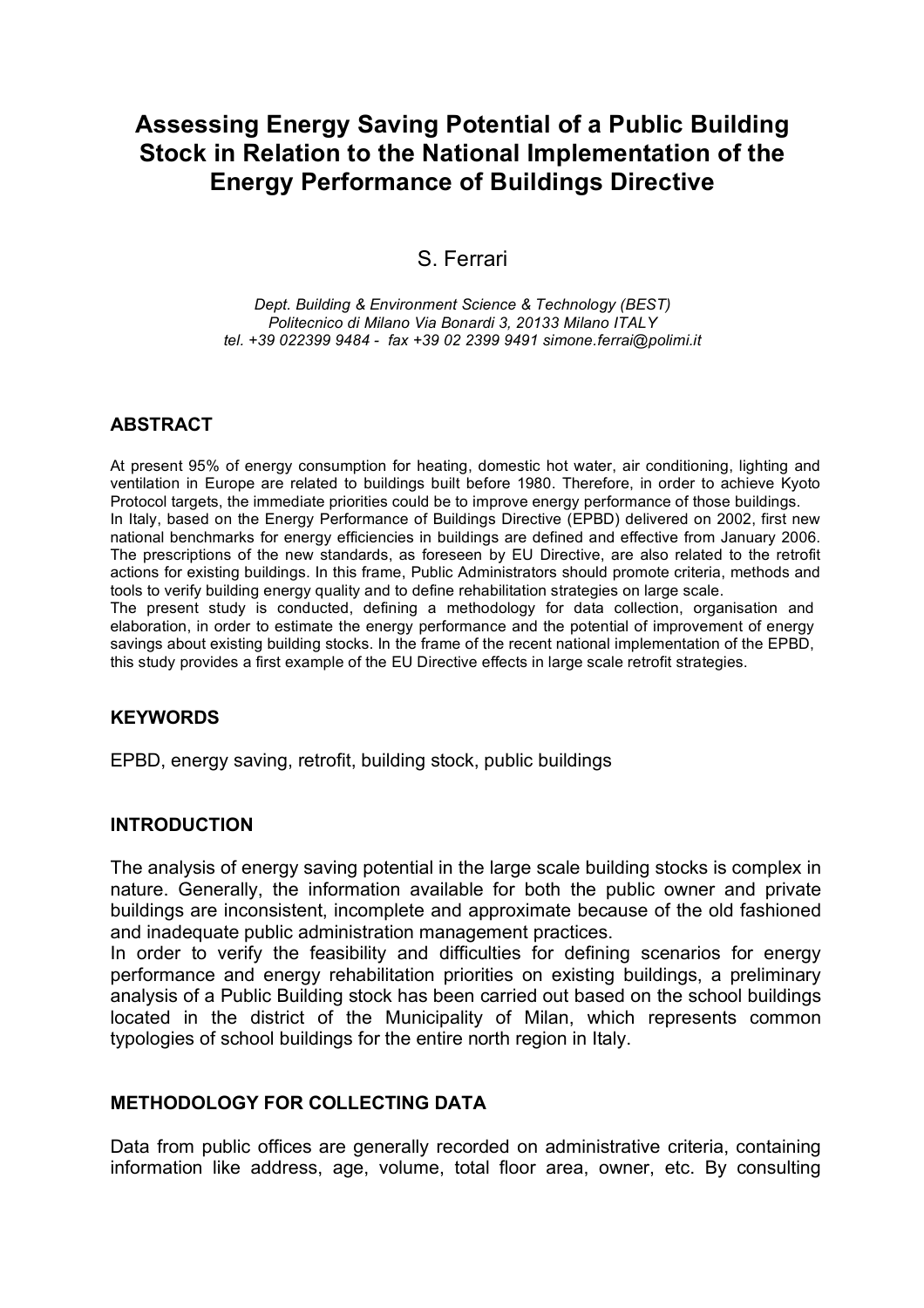different data sources from several offices of the Municipality, 627 schools have been identified, of which 517 buildings owned by the Municipality.

Fortunately, during years 1980-1984 Municipality of Milan published a collection of 21 books, Comune di Milano – Rip. Dem. e Patr. (1980-84), containing additional data for all its own buildings, such as covered surface areas, number of storeys, construction typologies, photos and plan views. At first, utilizing the books collection, the perimeter of each school building was measured on the related plan. In second step, the dimension of vertical surfaces of the buildings was estimated by multiplying the perimeter to the number of the storeys and to the typical average floor to floor height. The average floor to floor height was estimated according to both the technological construction (checked also on the photos) and the age of the building. The covered surface data has been assigned for both the basements and roofs extension.



Figure 1: Example of building data collected in Municipality books

The final database (made by an excel sheet) having full information on the building characteristics consists of 458 buildings built before 1984. The upload of the rest of the buildings (not included in the book collection) has been previewed for completing database in the future.

# **ASSESSMENT OF HEATING ENERGY PERFORMANCE**

The building database described above was grouped, on the basis of built age, in three categories: until 1945 (A), from '45 to '75 (B), from '76 to '84 (C). These categories are related to the most significant changes in the construction technologies during these periods (before the II World war, between the war and the first Italian standard on envelope energy performance, and after this last date).

According to the built age and the construction typology for each building, Reg. Lombardia-DISET (1989) and Reg. Lombardia-AIP (1981), the U-values (external walls, roofs, basements and windows) and the typical ratio between window and opaque vertical surface were assigned. For example, conventional external wall constructions for groups A, B, and C were considered as made of bricks, with an air gap between hollowed bricks and with thermal insulation materials between hollowed bricks, respectively.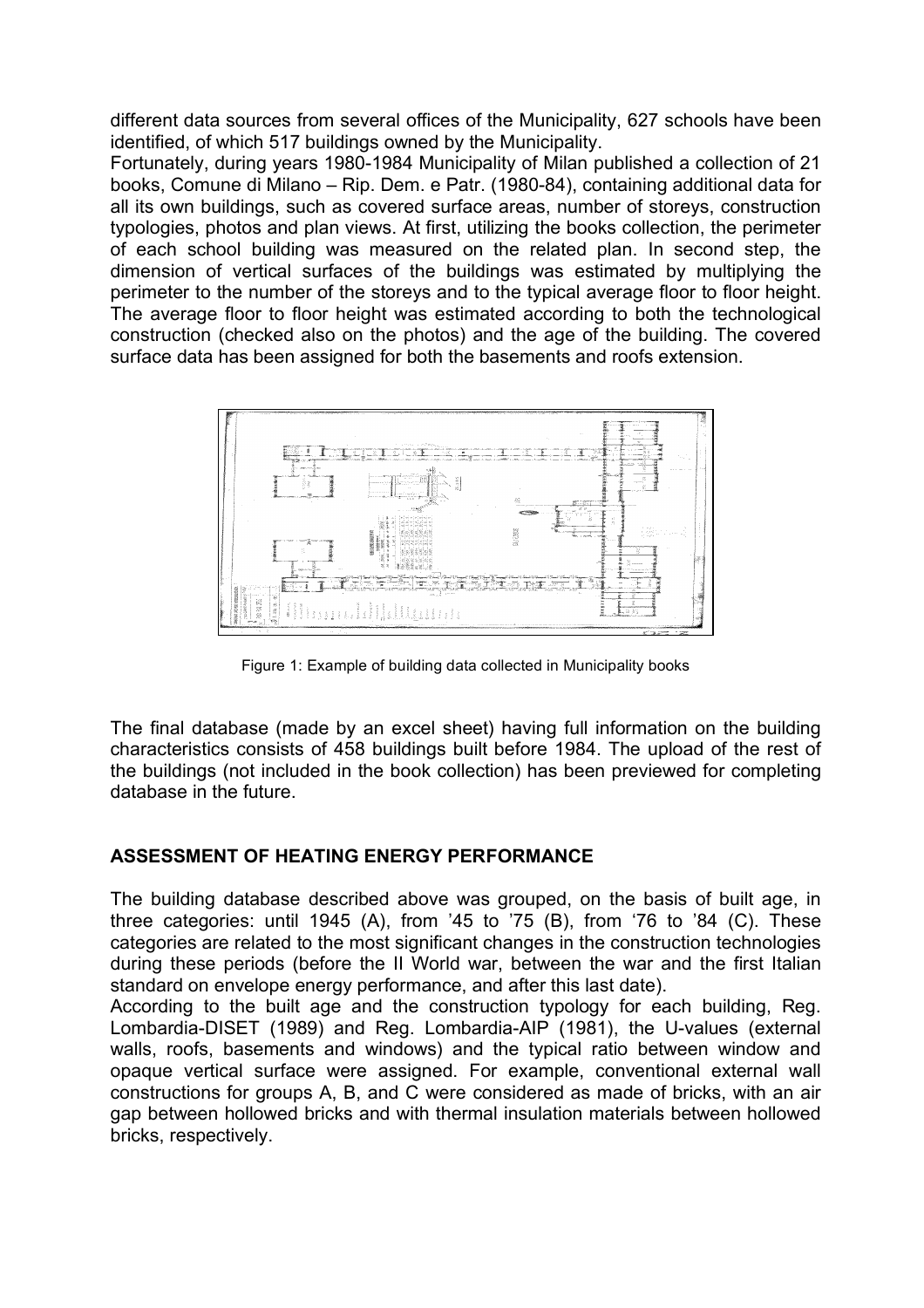The dimensional and thermo-physical properties, CNR (1982), were used for calculating the actual specific heat loss transmission coefficient for each building, which can be defined as follows:

$$
C_d = \Sigma U_i \times S_i / Vol [W/(m^{3\circ}C)] \tag{1}
$$

where  $U_i$  and  $S_i$  are the U-value and the area of the external surfaces, and Vol is the gross heated volume.

Assuming an air change of 0.5 Vol/hour, the value of the heat loss ventilation coefficient has been assigned as  $C_v$  = 0.175 [W/(m<sup>3</sup>°C)], constant for all the buildings. Then, the total heat loss coefficient has been defined as  $C<sub>q</sub> = C<sub>dt</sub> + C<sub>v</sub>$ .

This value, multiplied to the heated air volume and to the actual Degree Days (depending on the daily use of the building in heating season) results the Useful Energy Demand (UED) of the building:

$$
UED = Cg x V x DD x 86,4 [kJ]
$$
 (2)

This figure is independent from the heating system efficiency and represents only the useful heat required to maintain the indoor reference temperature. For the assessment of primary energy demand, the data about the systems (e.g. size, type, efficiency of production, distribution and regulation, etc.) are required but not available at the current phase of the study. In fact, the only data source available regarding the heating systems is related to energy management contract, which includes limited information like actual heating Degree Days, type of energy source and specific cost for energy management.

Based on the methodology described above, the estimations of Useful Energy Demand was carried out, Ferrari (2004), for the analyzed building stock. For the entire buildings UED is equal to 859 TJ/y. Figure 2 shows in percentage the useful energy demand for different range of built age of the buildings.



Figure 2: Useful Energy Demand, buildings grouped by ages

We can see that the energy demand, referred to the buildings built on B age is highest. Moreover, it has to be mentioned that the useful energy demand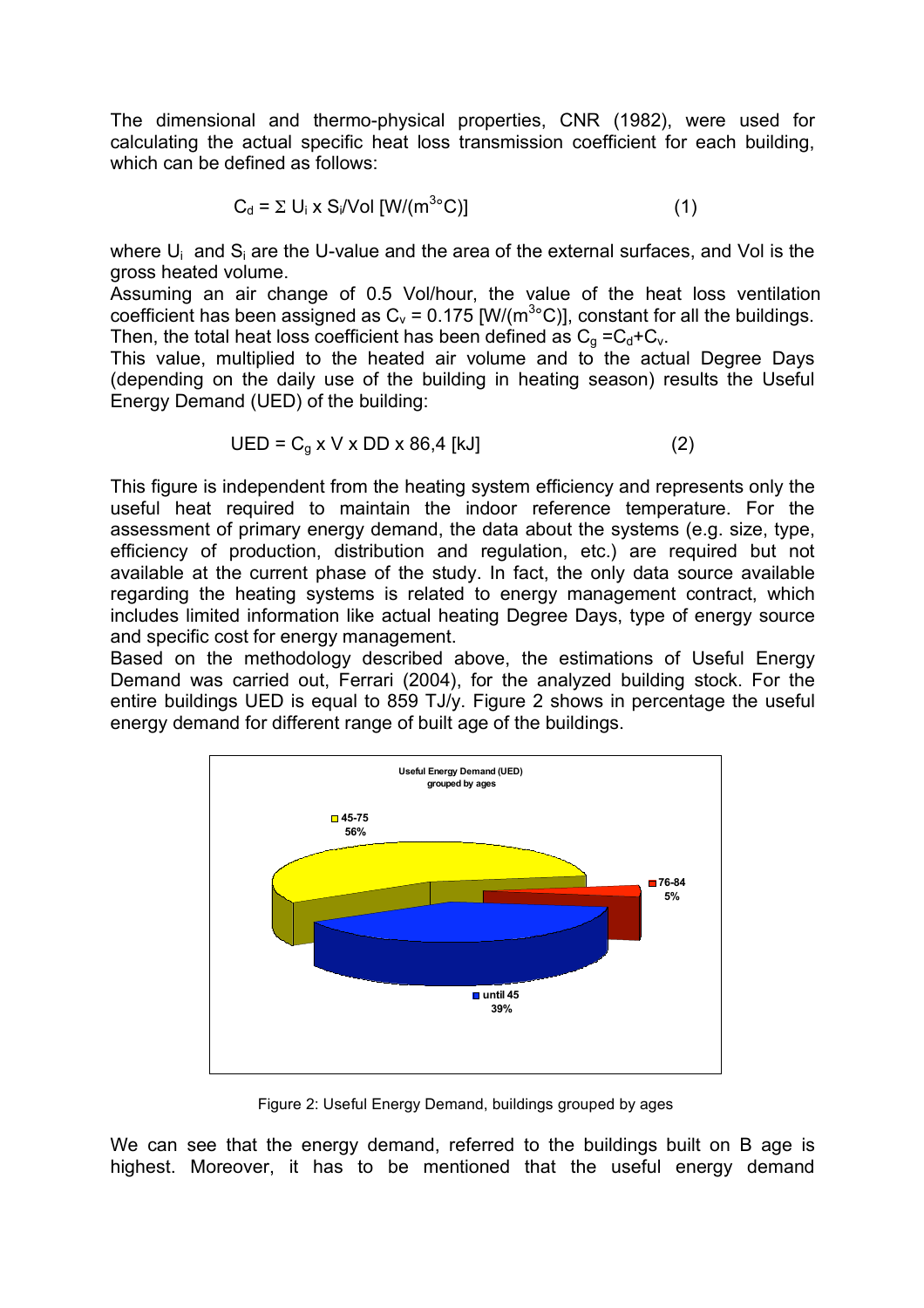corresponding to the age group A represents less than 40% of total demand, while its volume share is 45%, and, in contrast, the energy demand of the age group B (56% of the total UED) is related to the 48% of the total volume: in fact, also in relation to specific energy demand in MJ/m<sup>3</sup> (Fig.3) buildings of group B is the most significant group of the stock that require retrofit actions.



Figure 3: Specific Buildings Useful Energy Demand by ages

# **EPBD SCENARIOS**

The first national implementation of Energy Performance of Buildings Directive was carried out as a new law on August 2005 (D.Lgsl. 192), and basically referred to reduce the heating energy demand in buildings. The new standards, foreseen for both the new and refurbished constructions, are related to the maximum values of building primary energy demand, as a function of national climatic zones (based on standard Degree Days) and the S/V (total external surface to building volume) ratio. The methods to estimate the building primary energy demand are based on well known procedure, as the EN 832 one. Otherwise, in alternative to the calculation of primary energy demand (for verifying the compliance of the pre-defined maximum values), the D.Lgsl. 192 provide also a set of maximum U-values for building envelope respecting which the standards result satisfied. The maximum U-values, referred to opaque external walls, basements, roofs and windows, are defined as a function of the national climatic zone and different for two deadlines of implementation: the current one started from January 2006 and the second one will start from 2009.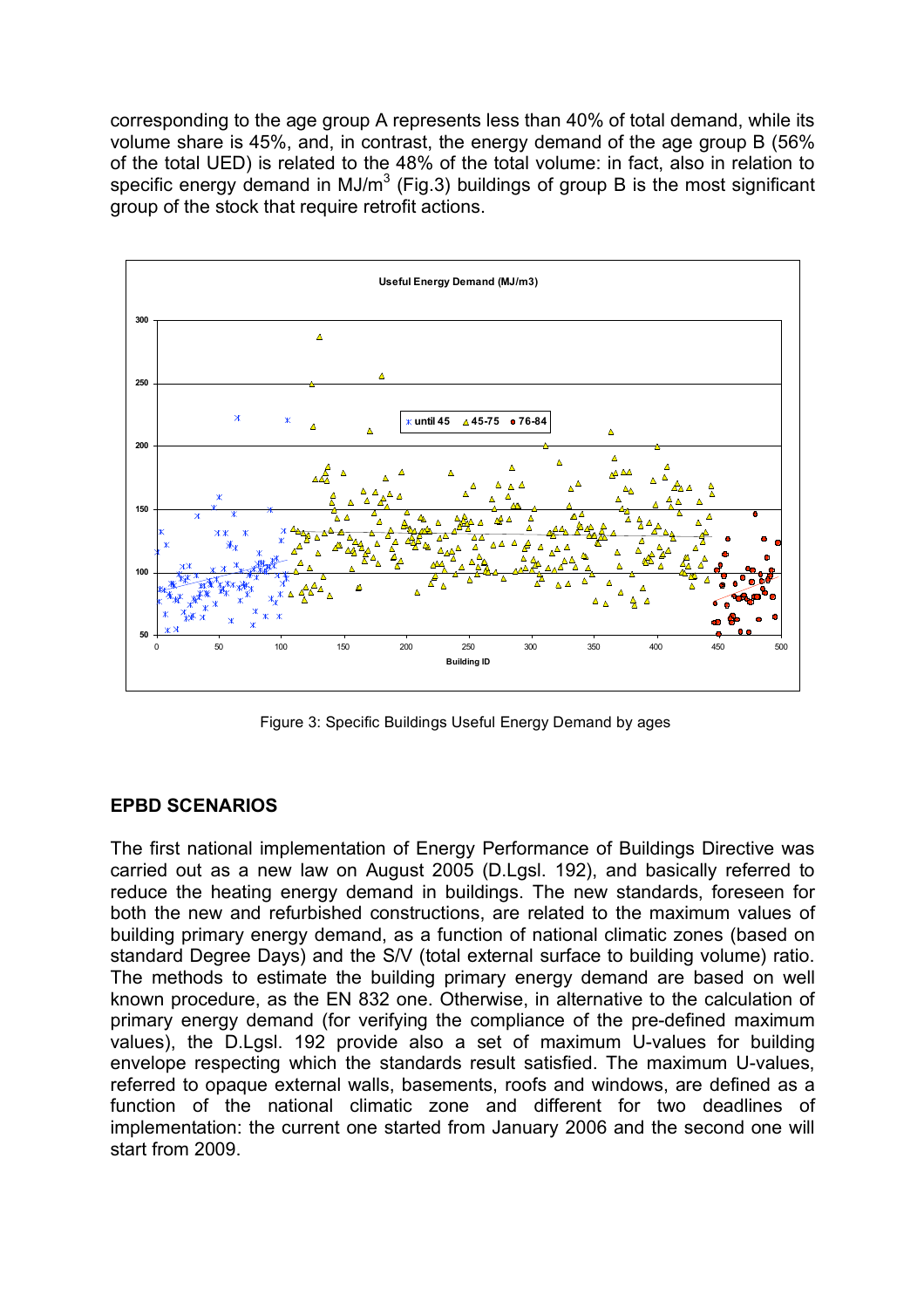TABLE 1 Maximum U-values for Milan (climatic zone E) provided for Italian implementation of EPBD.

| Zone E<br>2101-3000 DD  | Maximum U-values<br>from 2006 ( $W/m^2K$ ) | Maximum U-values<br>from 2009 ( $W/m^2K$ ) |
|-------------------------|--------------------------------------------|--------------------------------------------|
| Basements and roofs     | 0.43                                       | 0.34                                       |
| Opaque external walls   | 0.46                                       | 0.37                                       |
| Windows (glass + frame) | 2.8                                        | 2.5                                        |

Based on the U-values compliance option, the adoption of the maximum U-values constrained by the standard foreseen by EU Directive implementation has been adopted as improved scenarios ("current" and "advanced", depending on the 2006 and 2009 values respectively).

The comparison among the hypotheses of rehabilitations according to current standard (UED<sub>cur</sub>), according to advanced standards (UED<sub>adv</sub>) and real status of building stock (UED<sub>real</sub>) is reported in the Fig. 4.



Fig. 4. Comparison among Useful Energy Demand scenarios, grouped by ages

It is obvious from the figure that the refurbishment of the most recent building stock (better quality construction) is less effective: in fact, in case of advanced scenario, this result in 20% reduction in total energy demand, equivalent to 8 TJ/y of energy saving. For the buildings of the worst period (built age B), energy saving potential is significant also starting from a conventional rehabilitation, with 219 TJ (the 46% of the current demand) and could rise to the 51% in case of advanced insulation strategies (reduction of 245 TJ/y).

The rehabilitation of the older buildings (built age A) could permit a reduction from 40% to 45% i.e. 136 TJ/y in respect of the current standard and 153 TJ/y with the advanced scenario.